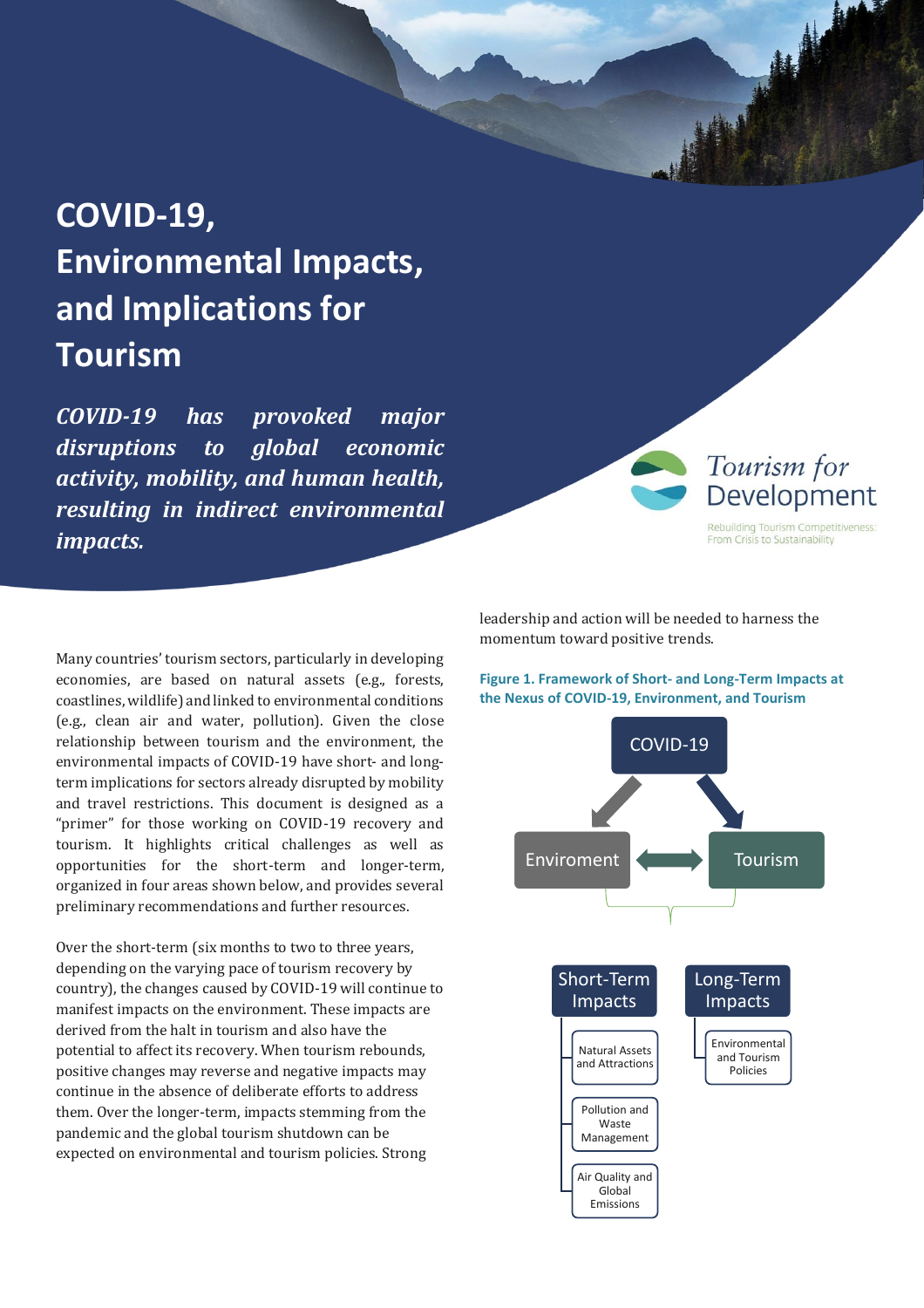#### **Short-Term Impacts**

### **1. Natural Assets and Attractions**

Fewer visitors to natural assets and attractions have meant a reduction in associated human pressures. However, declining tourism levels have also resulted in loss of funding for protected areas (PAs) and other conservation areas necessary to maintain these assets. Opportunities and challenges related to the nexus of COVID-19, natural assets, and tourism are summarized below.

### *Opportunities*

• **Ecosystem recovery.** The reduction of tourism and human activity may give previously stressed ecosystems temporary opportunities for recovery. A study in Italy combined multiple tools to find that reduced human activity during the lockdowns allowed wildlife to exploit new habitats and increase daily activity (Manenti and others 2020). Marine ecosystems may also benefit from reduced ocean activities from transport and tourism (Jainchill 2020). The suspension of cruise operations, which are associated with air pollution, marine degradation, and greenhouse gas emissions, may have positive short=term impacts. In Hong Kong, for example, dolphin populations in the waters between Hong Kong and Macau were noted to have increased by 30 percent after high-speed ferry lanes were shut down (Davidson 2020). Coral reefs may experience a reprieve from damage that can occur from diving, snorkeling, sunscreen, and other human activities, though more research is needed to confirm impacts (Morimoto 2020).

#### *Challenges*

• **Loss of funding**. The budgets of many protected areas, as well as conservations areas outside of PAs such as community conservancies, are funded largely by tourism revenues. As entrance fees and visitor expenditures shrink, PA managers report decreased ability to properly manage, patrol, and enforce regulations in their PAs. A survey of PA agencies in Africa found that nearly half could maintain basic operations for only up to three months if the restrictions imposed by COVID-19 continued to be in force. This loss of income affects their ability to perform basic functions, including payment of salaries and protecting endangered species, monitoring illegal wildlife trade, and protecting local communities from damages caused by wildlife (Waithaka 2020).

The preservation of Galapagos National Park is significantly financed by entrance fees. About 97 percent of the fee revenues come from foreign tourists and restrictions on international travel have resulted in steep losses. A study projected that a six-month ban would lead to the loss of 53 percent of total yearly income, or nearly US\$10 million (Díaz-Sánchez and Obaco 2020).

• **Increased risks of illegal activities.** PAs and conservation areas are often surrounded by communities with high levels of poverty who rely on economic opportunities generated by the PAs, such as tourism. As sources of income dwindle for communities, there has been an increased uptake in illegal activities such as poaching, illegal hunting and fishing, logging, and burning to compensate for lost income. For example, many areas in Africa have seen a rise in bush-meat poaching (Roberts 2020). In Uganda a well-known silverback gorilla was killed, putting at risk his group of 17 gorillas (Losh 2020).

## **2. Pollution and Waste Management**

Tourism shutdowns and economic lockdowns have temporarily reduced the amount of waste and pollution in many destinations; however, these benefits may be counterweighed by increased usage of single-use plastics, chemicals, and medical/cleaning equipment, including over the long-term with human behaviors change. Opportunities and challenges related to the nexus of COVID-19, pollution, and tourism are summarized below.

#### *Opportunities*

• **Reduced waste and pollution and improved management.** Reduced human and tourism activity have resulted in lower-than-usual concentrations of plastics and other waste on beaches in some areas (in Brazil and Ecuador, studies quoted in Zielinski and Botero 2020). The amount of municipal solid waste in some large and medium cities was reduced by 30 percent during the disease outbreak (Klemeš and others 2020). The disruption of global value chains and existing waste infrastructures may prompt governments to revise current waste policies and examine issues with waste infrastructure systems. Furthermore, COVID-19 has increased attention on the single-use plastics dilemma, and the ripple effects have the potential to accelerate new approaches and solutions. In countries such as Vietnam and Thailand, the World Bank and IFC are working on the circular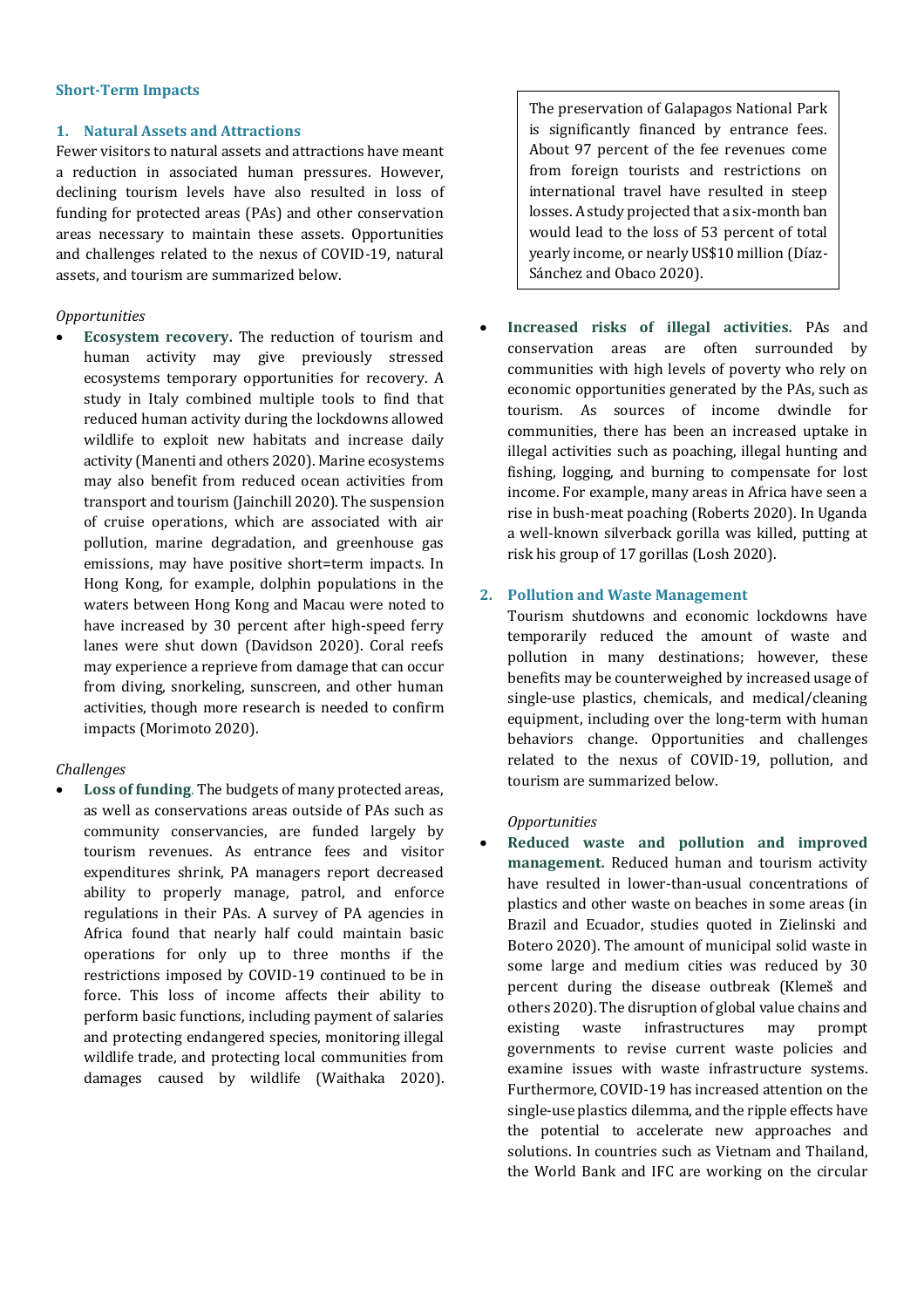economy and supporting private sector investment in new materials, sustainable packaging, and recycling markets to curb plastic waste (Malpass 2020).

Off the coast of Tangier, Morocco, water surface temperature data, which can be used as a proxy for fecal pollution detection, suggested improved bathing water quality in April 2020, after the lockdowns started, compared to April 2019. Tangier is the site of prolific industrial, tourism, and urbanization activity. This study suggests that the large suspension of those activities have reduced wastewater discharge into coastal waters (Cherif and others 2020).

# *Challenges*

- **Disruptions in policies.** COVID-19 has disrupted plastic regulations, bans, and policies at the regional and national levels and created changes in plastic waste management with potential negative implications for the environment and human health (Silva and others 2020). Low oil prices have also pushed down the costs of virgin plastic, making it cheaper for manufacturers than recycled plastic (Chasan 2020). Marine litter and plastics threaten the tourism sector by degrading important tourism assets such as coastlines and beaches and harming marine life. Researchers in 2020 estimated that without action, annual plastic flows into the ocean will nearly triple from 11 million metric tons in 2016 to 29 million metric tons in 2040 (The Pew Charitable Trusts and SYSTEMIQ 2020).
- **Personal protective equipment.** An estimated 129 billion face masks and 65 billion gloves are used every month globally during the pandemic. Mismanagement of such personal protective equipment (PPE) can result in widespread environmental contamination (Prata and others 2020) and reduce visitor satisfaction.
- **Single-use plastics**. Many COVID-19 tourism protocols call for increased single-use plastics. The additional hazardous waste, coupled with reversal in plastics bans and regulations, could mean greater pollution and waste that affects the appeal and competitiveness of tourism environments.
- **Hazardous medical waste.** In China, there have been major challenges in handling hazardous medical waste. The generation of medical waste increased sharply (+370 percent) in Hubei Province, with a high proportion of plastics. In Wuhan, medical waste increased from the normal level of 40 ton/day to about a peak of 240 ton/day, exceeding the maximum incineration capacity of 49 ton/day. Treatment capacity may not be able to meet this increased waste flow (Klemeš and others 2020).

• **Harmful waste disposal.** Countries or municipalities with fewer resources may need to apply inappropriate waste management strategies such as landfilling or open burnings (Silva and others 2020). Additionally, treating waste as potentially contaminated can stimulate the use of plastic and the generation of mixed waste.

Food containers in Germany that would normally be classified as recyclable waste now have to be treated as hazardous waste if there is risk of contamination with pathogens (Klemeš and others 2020).

• **Environmental contamination.** The widespread and/or intensive use of disinfectants to fight COVID-19 may enter water bodies and pose health and environmental risks; more research is needed in this area (Paleologos and others 2020).

# **3. Air Quality and Global Emissions**

Air quality and global carbon emissions may see shortterm gains from the pandemic. Lockdowns have necessitated a shift to virtual meetings and brought business travel to a halt. Even as travel resumes, some observers believe business travel may be permanently reduced by as much as 36 percent (McCartney 2020). Opportunities and challenges related to COVID-19 and air quality and global emissions are summarized below.

## *Opportunities*

Improved air quality. For those destinations whose competitiveness is hampered by poor air quality and pollution, noticeable short-term improvements brought by the lockdowns provide a glimpse of how permanent changes can benefit both residents and tourists.

In China, the countrywide ban on traffic mobility reduced transportation emissions and improved air quality. As a result of the improved air quality, researchers estimate that nearly 9,000 nitrogen dioxide-related deaths were avoided during the quarantine period of February 10 to March 14 (Chen and others 2020, also see Narain 2020).

• **Reduced carbon dioxide emissions.** Researchers estimate that global carbon dioxide emissions dropped by 6.4 percent, or 2.3 billion tons, in 2020. However, this decline was less than predicted and emissions surged in the second half of 2020 as some economies recovered, despite new restrictions being put in place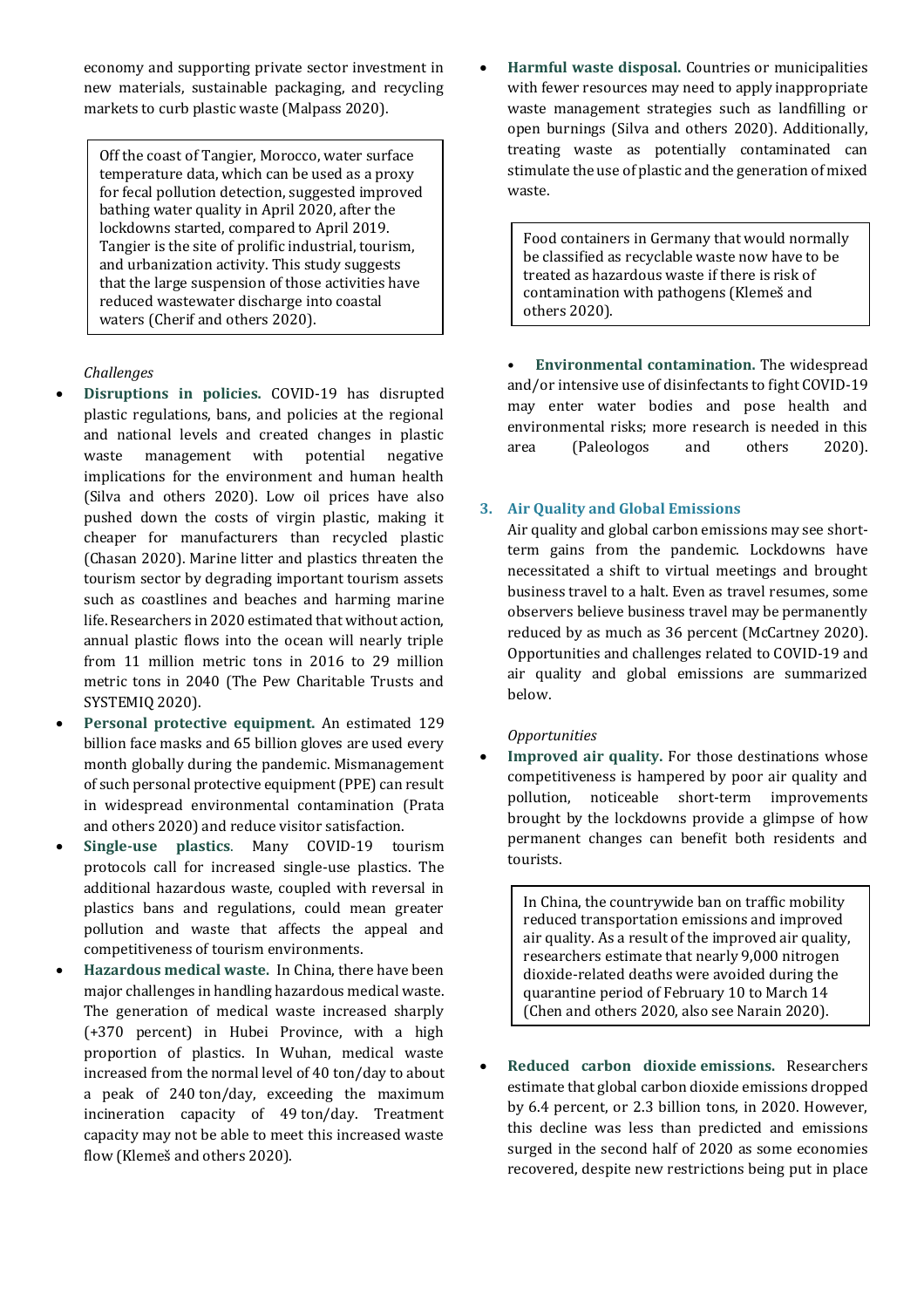in other areas (Liu and others, quoted in Tollefson 2021). Energy demand contracted as a result of restrictions on mobility and social and economic activity. As after previous crises, however, the rebound in emissions may be larger than the decline.

# *Challenges*

- **High levels of debt and limited funding.** As countries face mounting levels of debt and economic recessions from the pandemic, investments in clean energy and low-carbon technologies may be reduced, which could increase carbon emissions (Gillingham and others 2020). Governments have the opportunity to dedicate stimulus investments to cleaner and more resilient energy infrastructure (IEAb 2020).
- **Shifts in travel habits.** Data shows that public transportation usage plunged during the pandemic (IEAa 2020) and tourists may favor more energyintensive modes of travel, such as personal vehicles, out of an abundance of caution.

## **Long-Term Impacts**

# **4. Environmental and Tourism Policies**

COVID-19 has highlighted the need for improved environmental and tourism policies and funding. The pause to tourism activities has allowed many authorities to consider how to put in place measures to "build back better and greener." Opportunities and challenges for environmental and tourism policies are summarized below.

## *Opportunities*

- **Aligning policies.** Authorities have an opportunity to coordinate and align new policies to rebuild their critical tourism sectors in a way that fulfills multiple goals. This requires working a whole-of-government approach, working across relevant agencies and stakeholder groups such as tourism, environment, finance, and climate change.
- **Building back better and greener.** Rather than deinvesting, some countries are seeing the pandemic as a reason to re-invest in environmental sustainability. The Jamaica Ministry of Tourism is investing in rural tourism and agro-tourism linkages. As part of its COVID-recovery Green Stimulus Initiative, Pakistan is launching its first institutional National Parks Service to better protect wildlife and biodiversity while creating conservation and tourism jobs (Khan 2020). The Colombian government announced a stimulus and recovery plan with emphasis on clean and sustainable growth, combatting climate change, and reforestation (Government of Colombia 2020). Many similar initiatives are being piloted including nature-based, resilience, and circular economy solutions.

A recent World Bank survey of World Travel & Tourism Council (WTTC) members, which represent some of the largest travel and tourism companies in the world, asked which sustainable tourism actions destinations should prioritize over the next two to three year. Eighty-five percent of operators rated reduced marine litter/plastics as important and 82 percent mentioned the need to improve solid waste management and improve resource efficiency.

• **Trends in more resilient and sustainable tourism.**  With international tourism curbed, destinations are prioritizing and expanding domestic and regional tourism. Malaysia, Greece, Thailand, and Serbia are examples of countries that have announced subsidies or vouchers to promote domestic tourism, which is less exposed to international crises (UNWTO 2020). Tourists have also indicated interest in slow tourism (defined as relatively long travel within one destination) and nature-based tourism, which can direct more revenues toward biodiversity conservation. On the other hand, growth of tourism in natural areas need to be properly managed in order to avoid negative ecological impacts.

## *Challenges*

- 5. **Policy reversals.** Concern about COVID-19 transmission on surfaces has led to the reversal or delay of policies to reduce single-use plastics at municipal, regional and national levels (including New York, Massachusetts, New Hampshire, and Maine in the U.S., U.K., Canada, Southern Australia, etc.) (Prata and others 2020). Additionally, worries about COVID-19 transmission has also led to the suspension of recycling programs in some areas. These policies could lead to increased plastics pollution in sensitive areas such as coastlines and beaches that are important for countries' tourism sectors.
- 6. **Support for SIDS.** Small states, including SIDS, rely heavily on tourism, commodities, and remittances for income and are vulnerable to natural disasters, climate change, and emigration (Kose 2020). Very few COVID-19 stimulus packages have yet to contain blue recovery measures for impacted ocean workers, sectors such as tourism, and communities. Furthermore, as countries seek to quickly recover, investments into highpolluting sectors and the rollback of environmental standards may disrupt progress made towards ocean sustainability and climate change mitigation (Northrop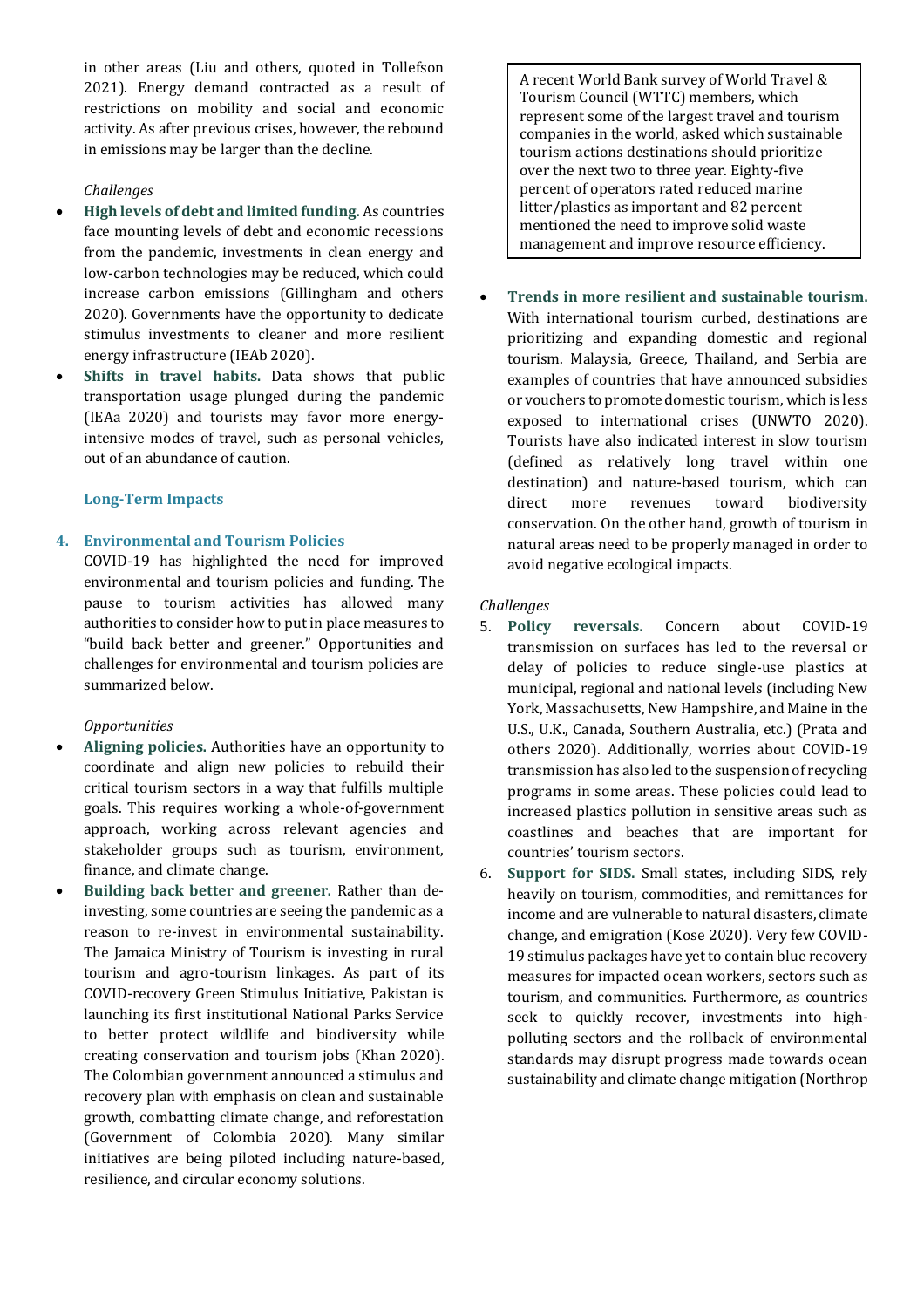and others 2020). These policies and actions may make it harder for tourism to recover sustainably, while further exposing SIDS to natural hazards and climate change that threaten tourism and other sectors.

If environmental policies are rolled back under efforts to stimulate economic activity, this could impact the sustainability of fish stocks, which would affect tourism sectors that rely on them to supply food for tourists. There may be also be increased risk of illegal, unreported, and unregulated (IUU) fishing due to reduced enforcement. Pressures on small-scale fishers may encourage them to engage in IUU fishing as well. These pressures include social, economic, health, and environmental impacts related to reduced demand (e.g., from decline in tourism); port closures; loss of access to cold storage; loss of access to markets; and COVID-19 risks from the migratory nature of their work (Bennett 2020).

# **Summary and Recommendations**

COVID-19 has had immediate and short-term environmental impacts for the tourism sector, which is especially significant for countries that rely heavily on their natural capital, including for tourism. Positive and negative impacts are evident on environmental protection; biodiversity; air quality; water quality; global emissions; and plastics pollution and waste management – all of which have implications on the sustainability, suitability, appeal, and competitiveness of tourism destinations. Long-term impacts on environmental and tourism policies may also come into play, depending on the measures that are enacted at the local, national, and global level to combat COVID-19 and restart economies.

# **World Bank teams should consider the following in their tourism operations:**

1. COVID-19 recovery policies, strategies, and budgets should be linked to strengthening environmental protection and management and avoiding rolling back progress in these areas. Investments in the development of sustainable and climate and disasterresilient tourism infrastructure can create green jobs in the short-term, set the foundation for sector recovery, and reduce negative tourism impacts and emissions over the long term. Tourism investments should accelerate tourism plans for the transition to a greener, resource-efficient and low-carbon economy, ensuring a large diversity of tourism products to build resilience and prevent the dependency of resourceintensive forms of tourism.

During the Great Depression in the United States in the 1930s, the Civilian Conservation Corps (CCC) was established as part of the New Deal Program. The CCC provided quick employment through conservation works on public lands to address the two challenges of unemployment and environmental degradation. Throughout its existence, the program provided work for 5 percent of the total United States male population, serving as the basis of immediate economic recovery. It led to the creation and expansion of the nationwide state parks system. It invested in the infrastructure for almost all of America's national parks and is credited with increasing visitors to national and state parks from 3.2 to 20.4 million over its nine years. Today, U.S. parks receive over 320 million visitors who spend an estimated \$21 billion in local gateway regions supporting more than 340,500 jobs, generating \$41.7 billion in economic output (Paige, quoted in World Bank 2020b).

- 2. Special attention should be paid to those destinations that are most at risk from declining tourism revenues and environmental and climate hazards, such as SIDS, coastal nations, and protected and conservation areas. See the report *Rebuilding Competitiveness: Tourism Response, Recovery and Resilience to the COVID-19 Crisis* for a risk/resilience scoring system developed by the World Bank Global Tourism Team.
- 3. New funding mechanisms will be needed that invest in sustainability and green and blue economy in order to support resource-constrained governments, including to unlock the value of nature and natural landscapes. These can include tailored investment instruments – such as green and blue bonds – that can catalyze commercial, impact, or philanthropic investing into landscapes or tourism destinations where there are potential carbon or biodiversity co-benefits.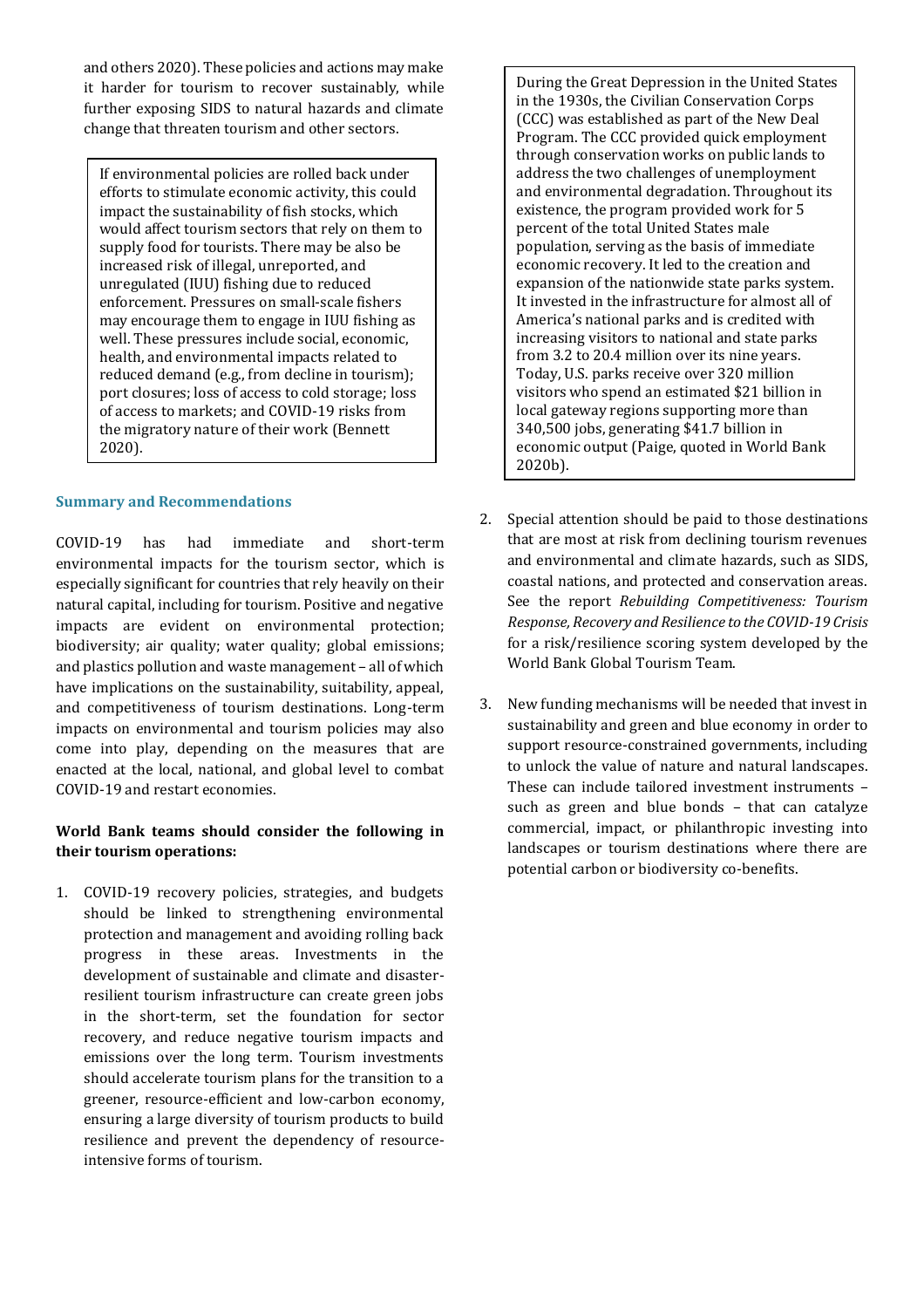In South Africa, the absence of tourism revenue from national park visitation and the consequent impact on the recurrent budget of the national parks administration have led to several innovative public-private partnerships to enable basic activities such as patrolling, road maintenance, and conservation management and research to continue. The most significant of these has been the issuance of a first-ever Wildlife Conservation Bond to cover the costs of managing two important black rhino habitats. This is a partnership between South African capital markets (the investors), the national park authorities (the stewards of the destinations), an independent private sector company (that will manage for results), and the government and the World Bank (the issuers of the Bond). The model replaces what would be public resources with privately raised finance to achieve conservation-related impacts. In this case, revenue from domestic tourism (a specifically targeted market segment) underpins the commercial returns.

4. Knowledge and resources on green COVID-19 and tourism recovery should be collected and shared with stakeholders to support and inform their rebuilding efforts.

**For more information, email us at [tourism@worldbankgroup.org](mailto:tourism@worldbankgroup.org) Engage with us on social media at #tourism4dev**

**Authors and contributors: Wendy Li, Louise Twining-Ward, Jessie McComb, Shaun Mann, Urvashi Narain, Hasita Bhammar, and Helena Rey.**

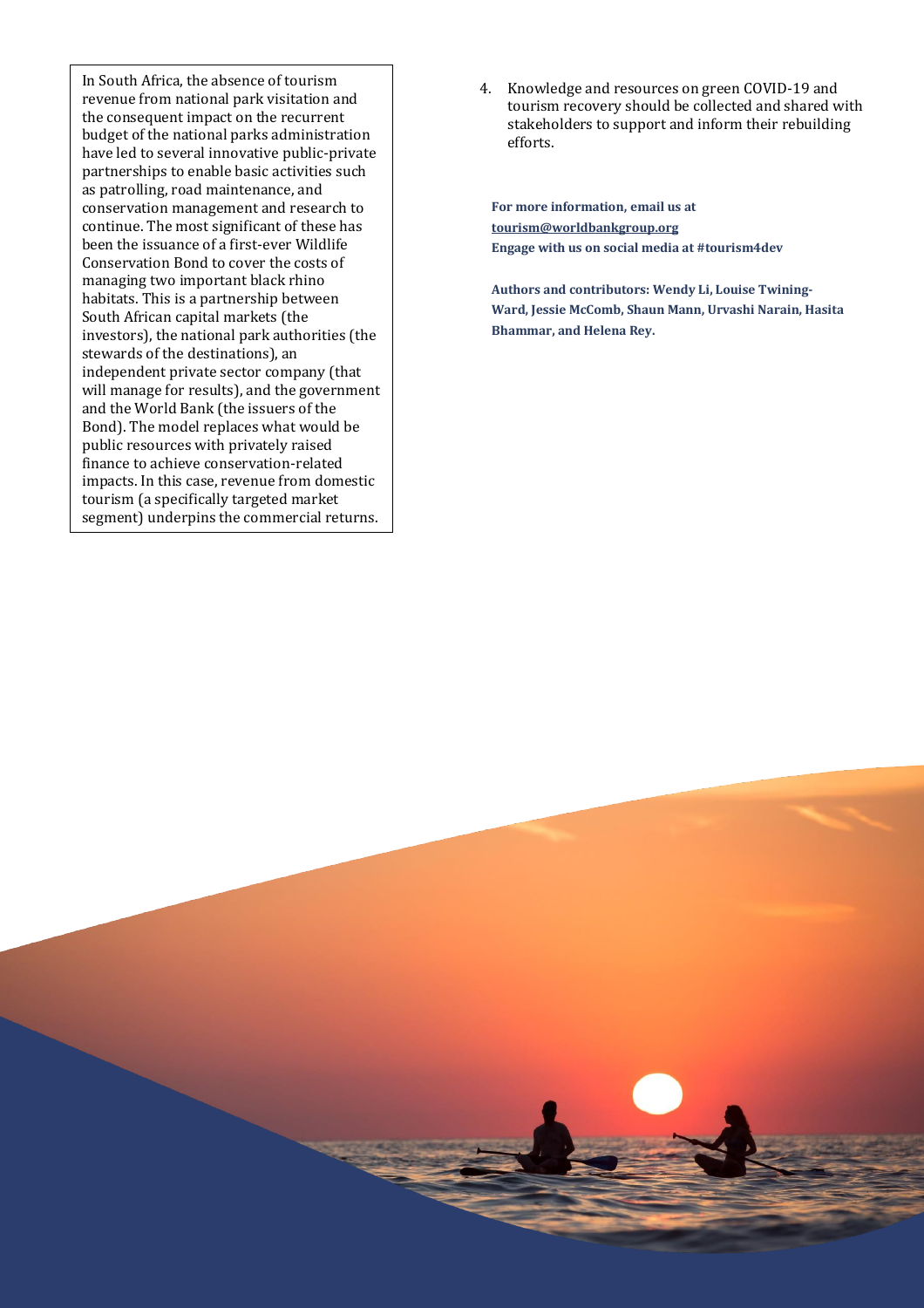## **References and Further Reading:**

Bennett, Nathan J., Elena M. Finkbeiner, Natalie C. Ban, Dyhia Belhabib, Stacy D. Jupiter, John N. Kittinger, Sangeeta Mangubhai, Joeri Scholtens, David Gill, and Patrick Christie. 2020. "The COVID-19 Pandemic, Small-Scale Fisheries and Coastal Fishing Communities." *Coastal Management* 48 (4): 336-347.

Chasan, Emily. 2020. "The Oil Crash Created a Recycled Plastic Trap." *Bloomberg,* May 6, 2020. [https://www.bloomberg.com/news/articles/2020-05-06/oil-crash-means-single-use-plastic-is-back-as-recycling-struggles.](https://www.bloomberg.com/news/articles/2020-05-06/oil-crash-means-single-use-plastic-is-back-as-recycling-struggles) 

Chen, Kai, Meng Wang, Conghong Huang, Patrick L. Kinney, and Paul T. Anastas. 2020. "Air Pollution Reduction and Mortality Benefit During the COVID-19 Outbreak in China." *The Lancet Planetary Health* 4 (6): e210-e212.

Cherif, El Khalil, Martin Vodopivec, Nezha Mejjad, Joaquim CG Esteves da Silva, Simona Simonovič, and Hakim Boulaassal. 2020. "COVID-19 Pandemic Consequences on Coastal Water Quality Using WST Sentinel-3 Data: Case of Tangier, Morocco." *Water* 12 (9).

Davidson, Helen. 2020. "Dolphin Numbers Up in Hong Kong after Covid Crisis Halts Ferries." *The Guardian*, September 15, 2020. [https://www.theguardian.com/world/2020/sep/15/dolphins-return-hong-kong-covid-crisis-halts-ferries.](https://www.theguardian.com/world/2020/sep/15/dolphins-return-hong-kong-covid-crisis-halts-ferries)

Díaz-Sánchez, Juan Pablo, and Moisés Obaco. 2020. "The Effects of Coronavirus (COVID-19) on Expected Tourism Revenues for Natural Preservation. The Case of the Galapagos Islands." *Journal of Policy Research in Tourism, Leisure and Events*: 1-5.

Ford, Dave. 2020. "COVID-19 Has Worsened the Ocean Plastic Pollution Problem." Scientific American, August 17, 2020*.* [https://www.scientificamerican.com/article/covid-19-has-worsened-the-ocean-plastic-pollution-problem/.](https://www.scientificamerican.com/article/covid-19-has-worsened-the-ocean-plastic-pollution-problem/)

Gillingham, Kenneth T., Christopher R. Knittel, Jing Li, Marten Ovaere, and Mar Reguant. 2020. "The Short-run and Long-run Effects of Covid-19 on Energy and the Environment." *Joule* 4 (7): 1337-1341.

Global Tourism Plastics Initiative. 2020. "Recommendations for the Tourism Sector to Continue Taking Action on Plastic Pollution during COVID-19 Recovery."

Government of Colombia. 2020. "Con el nuevo 'Compromiso por el Futuro de Colombia', el país está haciendo las grandes apuestas: Duque." Press release, August 20, 2020. [https://idm.presidencia.gov.co/prensa/Paginas/Con-el-nuevo-Compromiso-por-el-Futuro-de-](https://idm.presidencia.gov.co/prensa/Paginas/Con-el-nuevo-Compromiso-por-el-Futuro-de-Colombia-el-pais-esta-haciendo-las-grandes-apuestas-Duque-200820.aspx)[Colombia-el-pais-esta-haciendo-las-grandes-apuestas-Duque-200820.aspx.](https://idm.presidencia.gov.co/prensa/Paginas/Con-el-nuevo-Compromiso-por-el-Futuro-de-Colombia-el-pais-esta-haciendo-las-grandes-apuestas-Duque-200820.aspx) 

Hoffman, Bert. 2020. "The Curse of the Caribbean." International Politics and Society, April 4, 2020. [https://www.ips-journal.eu/regions/north-america/article/show/the-curse-of-the-caribbean4329/.](https://www.ips-journal.eu/regions/north-america/article/show/the-curse-of-the-caribbean4329/)

IEAa (International Energy Agency). 2020. "Changes in Transport Behaviour During the Covid-19 Crisis: What Can We Learn From the Lessons of the Past." May 27, 2020. https://www.iea.org/articles/changes-in-transport-behaviour-during-the-covid-19-crisis.

IEAb (International Energy Agency). 2020. "Global Energy Review 2020." [https://www.iea.org/reports/global-energy-review-2020.](https://www.iea.org/reports/global-energy-review-2020)

Jainchill, Johanna. 2020. "CLIA Extends Its Cruise Suspension." *Travel Weekly*, November 3, 2020. [https://www.travelweekly.com/Cruise-Travel/CLIA-extends-its-cruise-suspension?ct=cruise.](https://www.travelweekly.com/Cruise-Travel/CLIA-extends-its-cruise-suspension?ct=cruise)

Jambeck, Jenna R., Roland Geyer, Chris Wilcox, Theodore R. Siegler, Miriam Perryman, Anthony Andrady, Ramani Narayan, and Kara Lavender Law. 2015. "Plastic waste inputs from land into the ocean." *Science* 347 (6223): 768-771.

Khan, Malik Amin Aslam. 2020. "Pakistan's 'Protected Areas Initiative.'" *The Express Tribune*, July 11, 2020. [https://tribune.com.pk/story/2254293/pakistans-protected-areas-initiative.](https://tribune.com.pk/story/2254293/pakistans-protected-areas-initiative) 

Klemeš, Jiří Jaromír, Yee Van Fan, Raymond R. Tan, and Peng Jiang. 2020. "Minimising the Present and Future Plastic Waste, Energy and Environmental Footprints Related to COVID-19." *Renewable and Sustainable Energy Reviews* 127: 109883.

Kose, M. Ayhan. 2020. "Small States Under the Pandemic: Larger Challenges, Narrower Policy Space." Presentation. Washington, DC: World Bank.

Losh, Jack. 2020. "Beloved Silverback Gorilla Killed by Poachers in Uganda." *National Geographic,* June 12, 2020. [https://www.nationalgeographic.com/animals/2020/06/silverback-gorilla-killed-poachers-uganda/.](https://www.nationalgeographic.com/animals/2020/06/silverback-gorilla-killed-poachers-uganda/)

Malpass, David. 2020. "Fighting Against a Tide of Marine Plastic as Covid-19 Worsens Pollution Problem." *The Strait Times,* December 17, 2020. Singapore[. https://www.straitstimes.com/opinion/fighting-against-a-tide-of-marine-plastic-as-covid-19-worsens-pollution](https://www.straitstimes.com/opinion/fighting-against-a-tide-of-marine-plastic-as-covid-19-worsens-pollution-problem)[problem.](https://www.straitstimes.com/opinion/fighting-against-a-tide-of-marine-plastic-as-covid-19-worsens-pollution-problem) 

Manenti, Raoul, Emiliano Mori, Viola Di Canio, Silvia Mercurio, Marco Picone, Mario Caffi, Mattia Brambilla, Gentile Francesco Ficetola, and Diego Rubolini. 2020. "The Good, the Bad and the Ugly of COVID-19 Lockdown Effects on Wildlife Conservation: Insights From the First European Locked Down Country." *Biological Conservation* 249: 108728.

McCartney, Scott. 2020. "The Covid Pandemic Could Cut Business Travel by 36%—Permanently." *Wall Street Journal*, December 1, 2020. [https://www.wsj.com/articles/the-covid-pandemic-could-cut-business-travel-by-36permanently-11606830490.](https://www.wsj.com/articles/the-covid-pandemic-could-cut-business-travel-by-36permanently-11606830490)